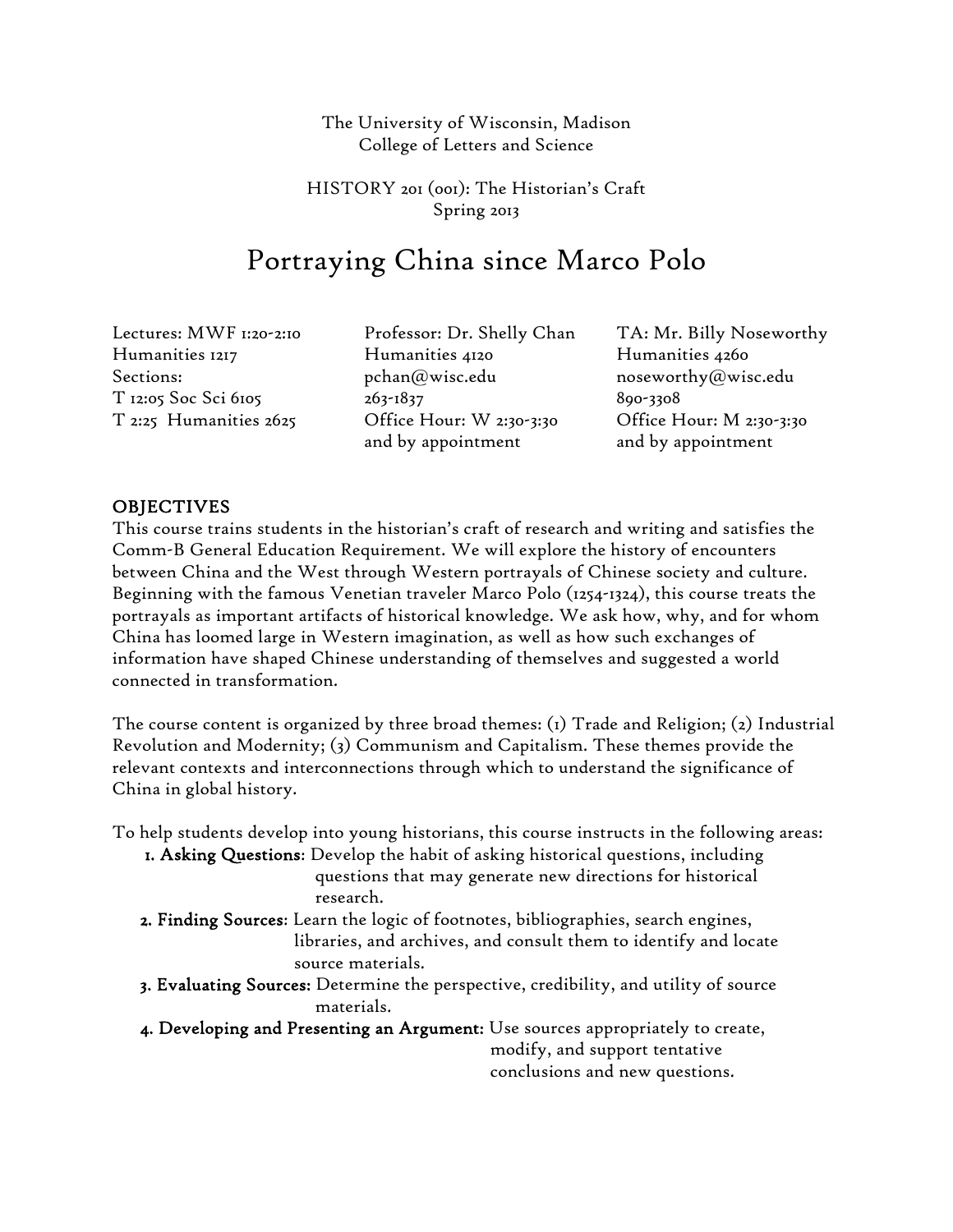- 5. Planning Further Research: Draw upon preliminary research to develop a plan for further investigation.
- 6. Communicating Findings Effectively: Make formal and informal, written and oral presentations tailored to specific audiences.

# READINGS

The following titles are required and available for purchase at the University Bookstore:

- 1. Robert B. Marks, *The Origins of the Modern World: A Global and Ecological Narrative from the Fifteenth to the Twenty-First Century*. Rowan & Littlefield, 2007.
- 2. Rebecca Karl, *Mao Zedong and China in the Twentieth-Century World.* Duke, 2010.
- 3. Dorothy Ko, *Every Step a Lotus: Shoes for Bound Feet*. California, 2001.
- 4. Mary Ann Rampolla, *A Pocket Guide to Writing in History*. Bedford/St. Martin's, 2012.

Additional readings (marked with  $*$  as follows) are available via the Learn@UW course site.

#### **SCHEDULE**

## Week 1

W Jan 23 Introduction. Find a learning partner.

F Jan 25 Maps, names, dynasties. Discuss how to take notes and ask historical questions. Assign extract from Marco Polo (primary source analysis 1 due Feb  $4$ ).

Rampolla, 1-9

# Part I. Trade and Religion

## Week 2

- M Jan 28 Mongols and the Yuan empire Spence, 1-18\*
- W Jan 30 Marco Polo. Discuss primary source assignment.
- F Feb 1 Controversy: Did Marco Polo really go to China? Discuss how to read for and construct a historical argument. Igor de Rachewiltz, "Marco Polo Went to China"\* https://digitalcollections.anu.edu.au/bitstream/1885/41883/1/Marcopolo.html

◊ Sections: Get to know each other. Form small groups to compare lecture and reading notes. Discuss what primary sources, secondary sources, and bibliographies are. Rampolla, 10-35.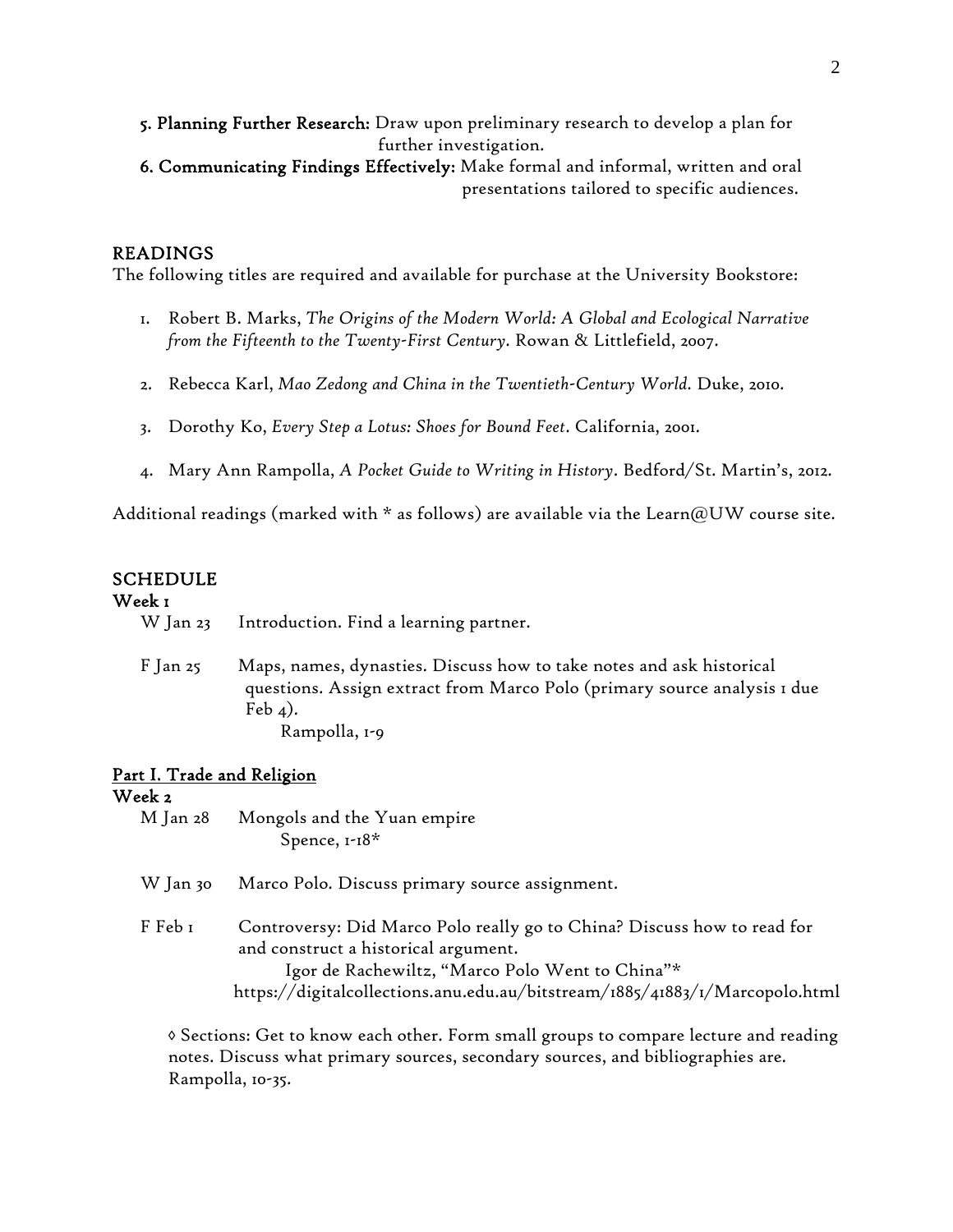| Week |  |
|------|--|
|------|--|

|         | Primary source analysis I due. Memorial library visit I with Lisa Saywell,<br>M Feb 4                                                                     |  |
|---------|-----------------------------------------------------------------------------------------------------------------------------------------------------------|--|
|         | Room 231                                                                                                                                                  |  |
|         | Work in small groups. Find five sources about Marco Polo. Generate a                                                                                      |  |
|         | collaborative bibliography for Friday's class.                                                                                                            |  |
| W Feb 6 | Rise of the Ming dynasty; the Emperor and the Confucian literati<br>Marks, 21-42                                                                          |  |
| F Feb 8 | Discuss how to read footnotes and mine them for research. Bring Marks, The<br>Origins of the Modern World to class. Distribute research paper assignment. |  |
|         | O Sections: Discuss how to format a bibliography and what footnotes are.                                                                                  |  |

## Week 4

| M Feb II | Voyages of Zheng He |
|----------|---------------------|
|          | Marks, 43-66        |

- W Feb 13 Memorial library visit 2 with Dianna Xu, Room 231 Come prepared to locate sources for two possible research paper topics.
- F Feb 15 Controversy: Robert Finlay, "How not to (Re)write World History: Gavin Menzies and the Chinese Discovery of America."\* Discuss Finlay's thesis and how not to make a bad historical argument.

◊ Sections: Discuss how to develop research questions from your notes and find sources. Assign oral report on possible topics and sources, 5 minutes, in next week's sections. Rampolla, 77-97.

## Week 5

| M Feb 18 | Late Ming and the world; Chinoiserie |
|----------|--------------------------------------|
|          | Marks, 43-66                         |

- W Feb 20 Jesuit missionaries. Assign extracts from Matteo Ricci, Domingo Navarrete, and Bishop Berkeley. Spence, 19-40\*
- F Feb 22 Discuss primary source analysis 2 (comparative), due Mar. 1.

# ◊ Sections: Oral reports on topics and sources. Discuss.

# Week 6

| M Feb 25 Wisconsin Historical Society and Library visit                   |
|---------------------------------------------------------------------------|
| Work in small groups. Find one textual and one visual representation      |
| of China (as country, people, or object). Write a short description about |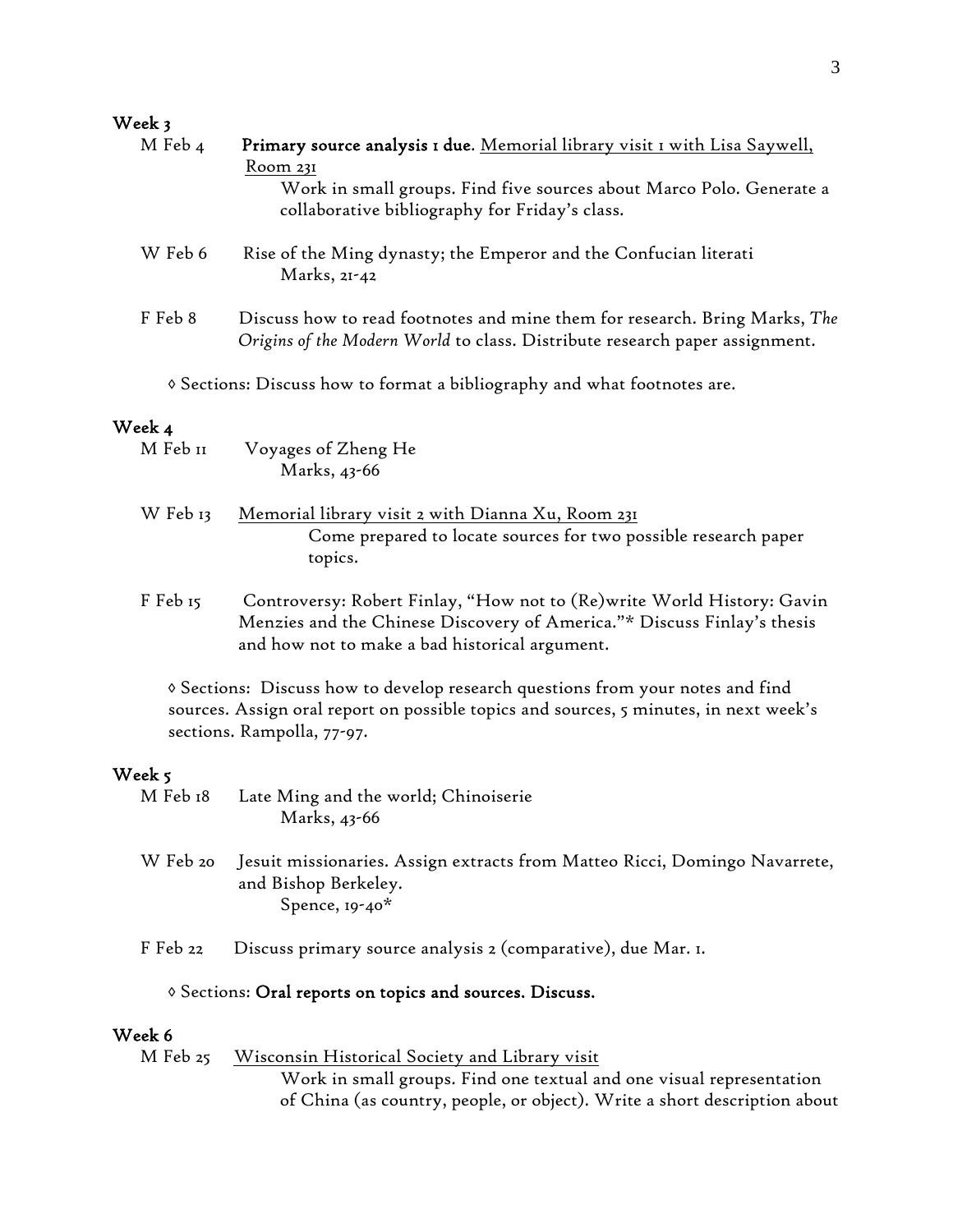the background of each source and suggest a list of possible questions to analyze it.

- W Feb 27 Quiz on Marks. China in the Enlightenment. Assign extracts from Baron Montesquieu, Oliver Goldsmith, and Lord Macartney. Marks, 67-121
- F Mar I Primary source analysis 2 due. Discuss primary source assignment 3 (comparative), due Mar. 11.

◊ Sections: Discuss how to develop a research proposal and an annotated bibliography. Rampolla, 36-76.

# Part II. Industrial Revolution and Modernity

Week 7

- M Mar 4 Opium and tea Marks, 123-154
- W Mar 6 Preliminary research proposal due. "Opening" of China and the 1911 Revolution. Marks, 155-197

#### F Mar 8 Group presentations on *Chinese Characteristics\**

◊ Sections: Prepare a collaborative summary and critical analysis of the excerpts from Arthur Smith, *Chinese Characteristics*.\* Give a 10-minute group presentation on Friday.

#### Week 8

| M Mar II Primary source analysis 3 due. Family and women |
|----------------------------------------------------------|
| Ko, first half                                           |

W Mar 13 Footbinding Ko, second half

F Mar 15 Discuss how to analyze a visual source (photographs and objects).

◊ Sections: Discuss the book review assignment. Sign up to meet with Prof. Chan or Mr. Noseworthy next week.

#### Week 9

- M Mar 18 Guest lecture by Judy Yang, "Threatening Imperialists: Image of Chinese Immigrants in Public Policy Debate before the Exclusion Era"
- W Mar 20 Book review of *Every Step a Lotus* due. Individual meetings to discuss proposal revisions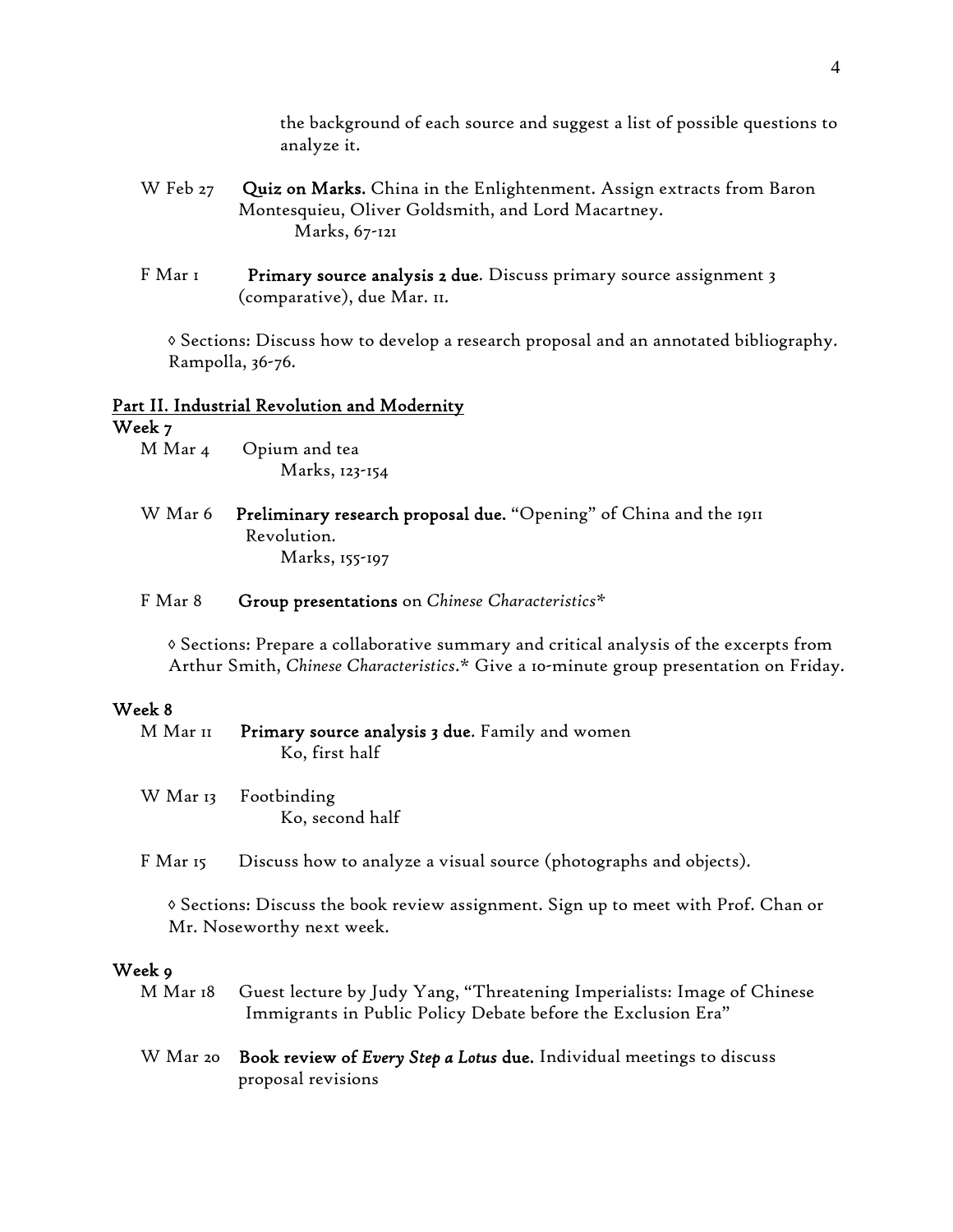F Mar 22 No Class. Prof. Chan at the Association for Asian Studies Meeting

◊ Sections: Write a collaborative summary of Ms. Yang's lecture.

Mar. 25-29 Spring Break. No class or sections.

#### Part III. Communism and Capitalism

#### Week 10

- M Apr I Final research proposal due. The Nationalist government and WWII Karl, 1-34
- W Apr 3 Mao Zedong and the Communist Revolution Karl, 35-72
- F Apr 5 Discuss how to analyze political propaganda.

◊ Sections: Discuss how to write a documentary film review.

#### Week 11

- M Apr 8 Film screening: "Morning Sun," part 1 Karl, 73-116
- W Apr 10 Film, part 3 Karl, 139-184

F Apr 12 Quiz on Karl. Discuss film.

◊ Sections: Film, part 2 Karl, 117-138

#### Week 12

- M Apr 15 Film review of "Morning Sun" due. Reforms and Deng Xiaoping.
- W Apr 17 Tian'anmen Democracy Movement and Patriotic Education. Poor, MA thesis, "Re-imagining the Past at the Beijing Olympics," 55- 79.\*
- F Apr 19 Discuss Poor, MA thesis, entire.\* Comment on argument, writing, and organization.

#### ◊ Sections: Oral reports on paper progress.

# Week 13

M Apr 22 Discuss how to write well and cite sources. Rampolla, 98-149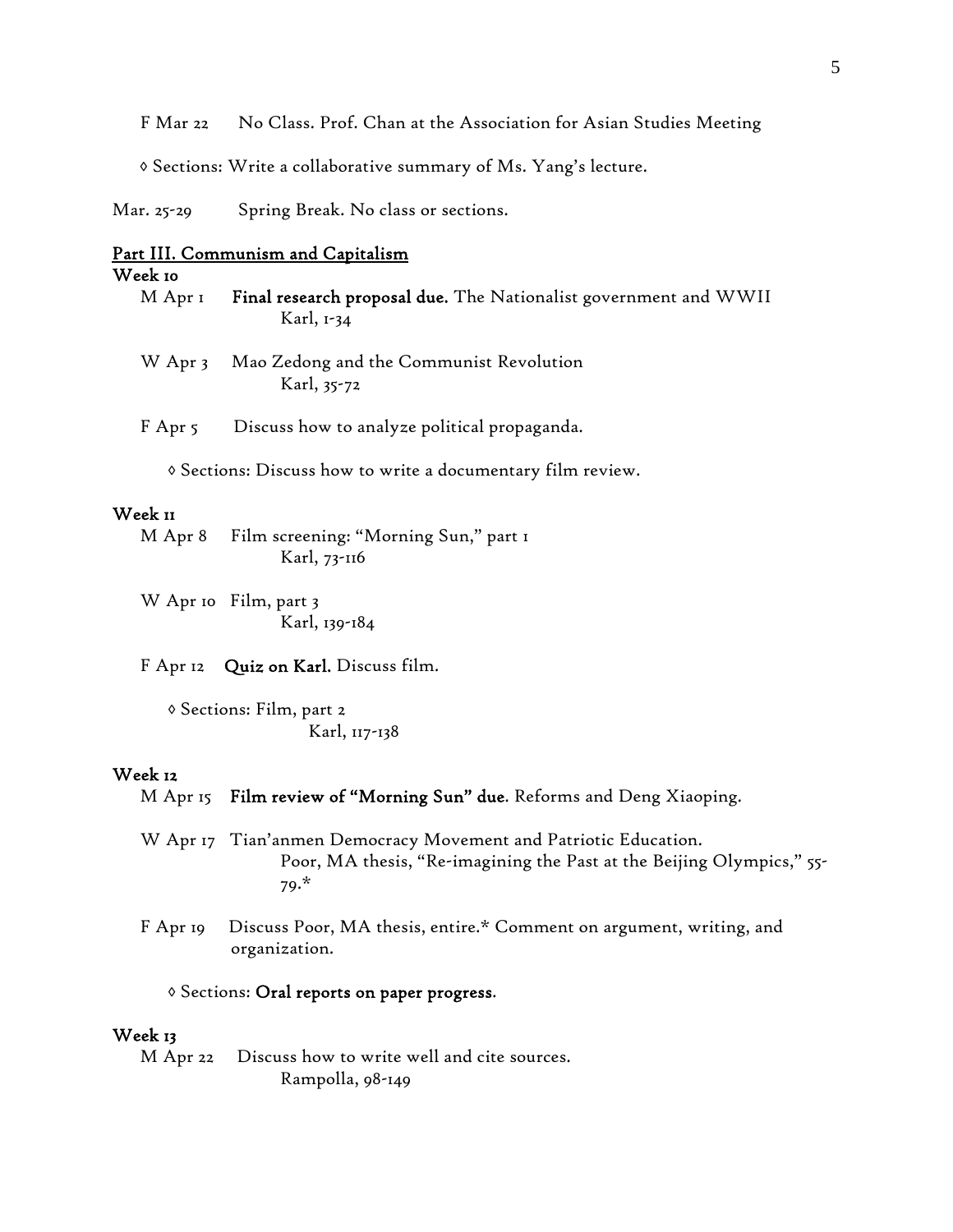W Apr 24 Reflect on history as a practice.

F Apr 26 First draft due. Discuss how to conduct peer review.

No sections. Work on your paper.

Week 14 (Apr. 29-May 1) Peer review and revising week. No sections.

## Week 15 (May 6-8) Student Conference. Final paper due on May 10.

No sections. There is no final exam in this course.

# POLICIES AND GRADES

Professional Conduct: Treat the professor, TA, and each other with equal respect and courtesy in all in-person and email communications. Please address me by my professional title (i.e. Professor Chan, not "Miss" or "hey"). Notify me in advance if you must arrive late, leave early, or miss class. During class, use electronic devices only for course-related purposes. Avoid doing anything that may distract yourself and others. Because of the high volume of writing assignments in this course, no late submissions will be accepted.

Commitment to Excellence: Constant practice is the condition of success in any craft. Take charge of your learning and be each other's partners in research and writing. Engage, collaborate, and always complete all assigned readings and other tasks before coming to a class, section, or group meeting.

Academic Honor and Integrity: Submit your original work with complete citation in the Turabian/Chicago Manual Style. Any failure to properly quote, cite, or paraphrase a source is a serious offence known as "plagiarism." This includes those who do so unknowingly or unintentionally. Learn to avoid it (see Rampolla, 98-149).

## Distribution and Deadlines:

| ongoing                  |
|--------------------------|
| ongoing                  |
| Feb. 4, Mar. 1 & Mar. 11 |
| Feb. 27 & Apr. 12        |
| Mar. 20                  |
| Apr. $15$                |
| Mar. 6 & Apr. I          |
| Apr. 26 & May 10         |
|                          |

#### Course Grading Scale:

A 93-100% AB 88-92% B 83-87% BC 78-82%